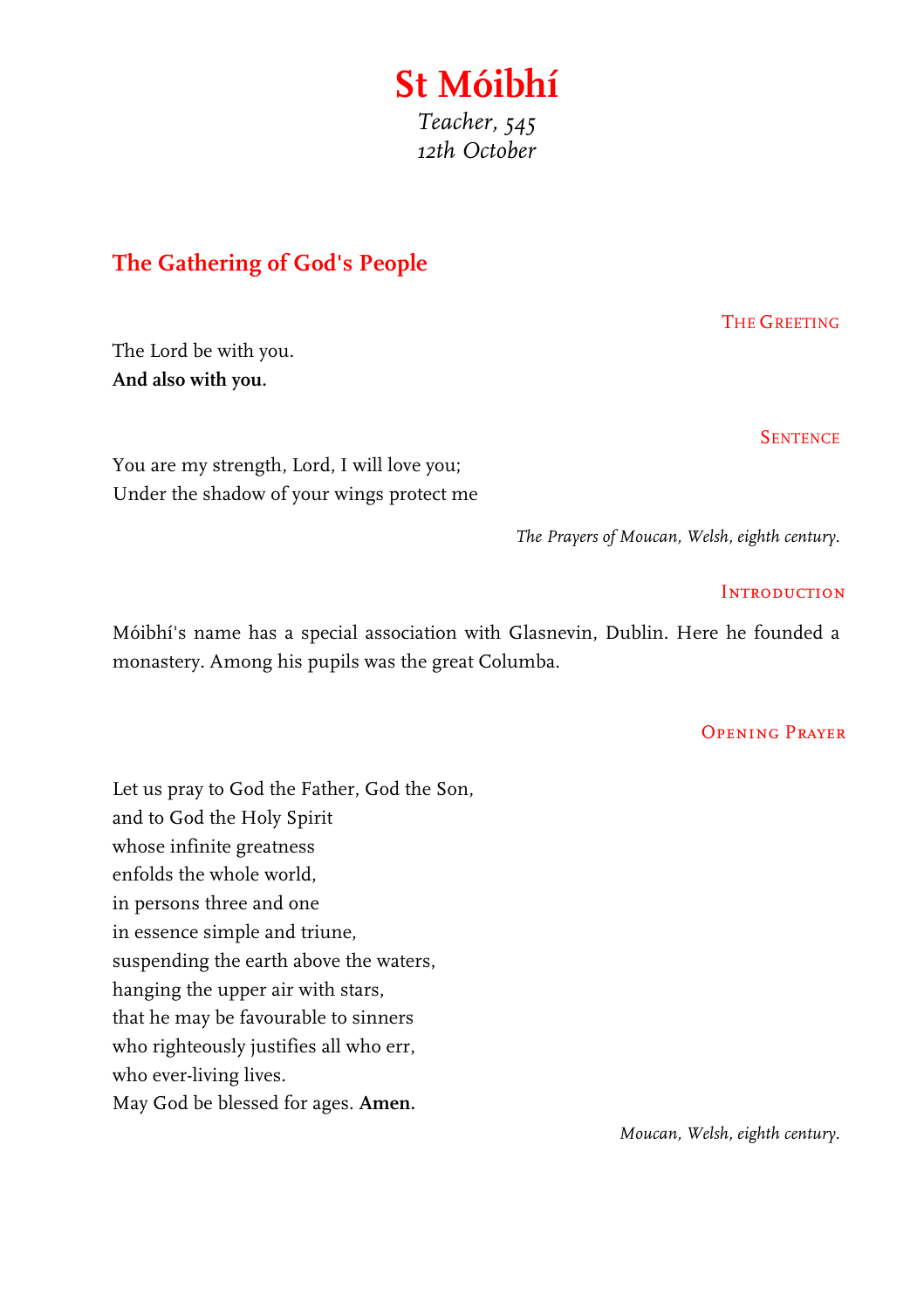O taste and see that the Lord is good; happy are those who trust in him.

Lord, have mercy. **Lord, have mercy.**

The Lord ransoms the lives of his servants and none who trust in him will be destroyed. Christ, have mercy. **Christ, have mercy.**

Come my children, listen to me: I will teach you the fear of the Lord. Lord, have mercy. **Lord, have mercy.**

Almighty God, you have knit together your elect in one communion and fellowship in the mystical body of your Son Christ our Lord: Grant us grace so to follow your blessed saints in all virtuous and godly living that we may come to those inexpressible joys that you have prepared for those who truly love you; through Jesus Christ our Lord. **Amen.**

### **Proclaiming and Receiving the Word**

The First Reading *Ecclesiasticus 39: 1-9*

He who devotes himself to the study of the law of the Most High will seek out the wisdom of all the ancients and will be concerned with prophecies; he will preserve the Discourse of notable men and penetrate the subtleties of parables; he will seek out the hidden meanings of proverbs and be at home with the obscurities of parables. He will serve among great men and appear before rulers; he will travel through the lands of foreign nations, for he tests the good and the evil among men. He will set his heart to rise early to seek the Lord who made him, and will make supplication before the most high; he will open his mouth in prayer and make supplication for his sins. If the great Lord is willing, he will be filled with the spirit of understanding; he will pour forth

**COLLECT**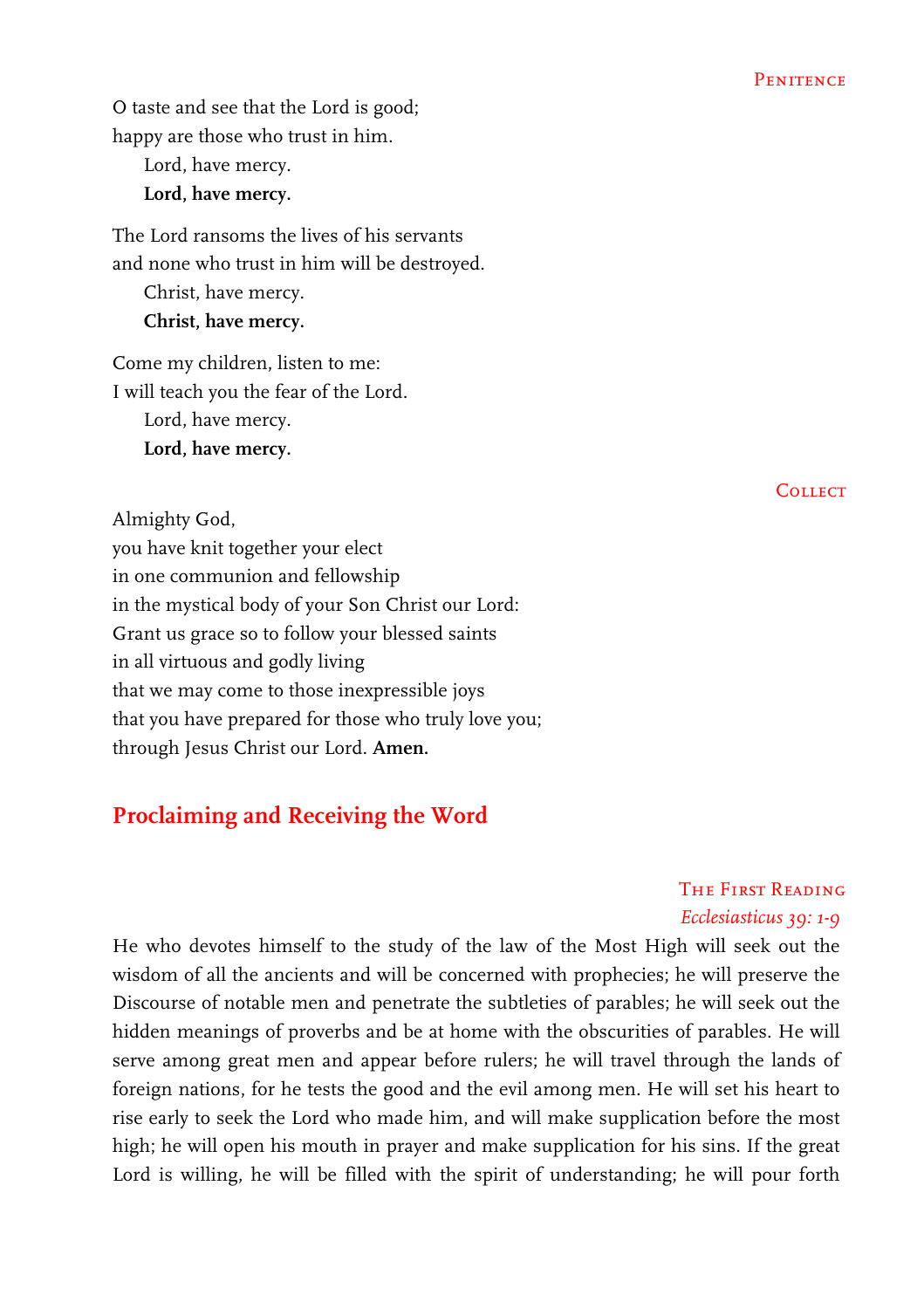words of wisdom and give thanks to the Lord in prayer. He will direct his counsel and knowledge aright, and meditate on his secrets. He will reveal instruction in his teaching and will glory in the law of the Lord's covenant. Many will praise his understanding, and it will never be blotted out; his memory will not Disappear, and his name will live through all generations.

#### *or*

#### *Jeremiah 17: 7-10*

"Blessed is the man who trusts in the Lord, whose trust is the Lord. He is like a tree planted by water, that sends out its roots by the stream, and does not fear when heat comes, for its leaves remain green, and is not anxious in the year of drought, for it does not cease to bear fruit." The heart is deceitful above all things, and desperately corrupt; who can understand it? "I the Lord search the mind and try the heart, to give to everyone according to his ways, according to the fruit of his doings."

This is the Word of the Lord. **Thanks be to God.**

> THE PSALM *Psalm 34: 11-17*

### **Turn from evil and do good; seek peace and pursue it.**

Come, my children, and listen to me; I will teach you the fear of the Lord. Who is there who delights in life and longs for days to enjoy good things? Keep your tongue from evil and your lips from lying words. Turn from evil and do good; seek peace and pursue it. ℟

The eyes of the Lord are upon the righteous and his ears are open to their cry. The face of the Lord is against those who do evil, to root out the remembrance of them from the earth. The righteous cry and the Lord hears them and delivers them out of all their troubles. ℟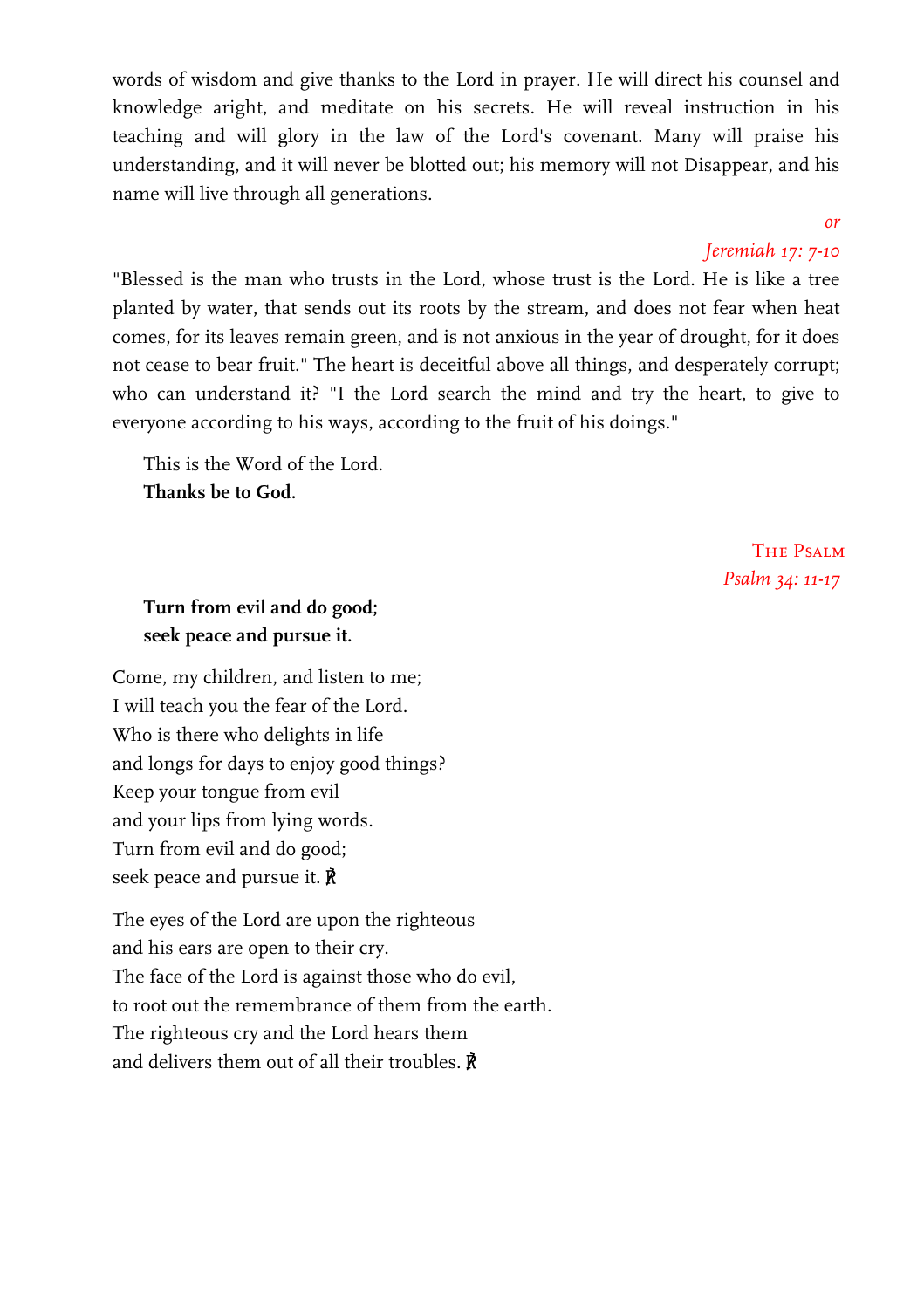### The Second Reading *1 Corinthians 2: 6-13*

Yet among the mature we do impart wisdom, although it is not the wisdom of this age or of the rulers of this age, who are doomed to pass away. But we impart a secret and hidden wisdom of God, which God decreed before the ages for our glorification. None of the rulers of this age understood this; for if they had, they would not have crucified the Lord of glory. But, as it is written, "What no eye has seen, nor ear heard, nor the heart of man conceived, what God has prepared for those who love him," God has revealed to us through the Spirit. For the spirit searches everything even the depths of God. For who knows a person's thought except the spirit of the person which is in them? So also no one comprehends the thoughts of God except the Spirit of God. Now we have received not the spirit of the world, but the Spirit which is from God, that we might understand the gifts bestowed on us by God. And we impart this in words not taught by human wisdom but taught by the Spirit, interpreting spiritual truths to those who possess the Spirit.

This is the Word of the Lord. **Thanks be to God.**

THE GRADUAL

Alleluia! **Alleluia!** Blessed are the pure in heart: they shall see God. Alleluia!

> The Gospel Reading *St John 16: 12-15*

Hear the Gospel of our Saviour Christ, according to St. John, chapter 16, beginning at verse 12. **Glory to you, Lord Jesus Christ.**

Jesus said, "I have yet many things to say to you but you cannot hear them now. When the Spirit of truth comes, he will guide you into all the truth; for he will not speak on his own authority, but whatever he hears he will speak, and he will declare to you the things that are to come. He will glorify me, for he will take what is mine and declare it to you. All that the Father has is mine; therefore I said that he will take what is mine and declare it to you."

This is the Gospel of the Lord. **Praise to you, Lord Jesus Christ.**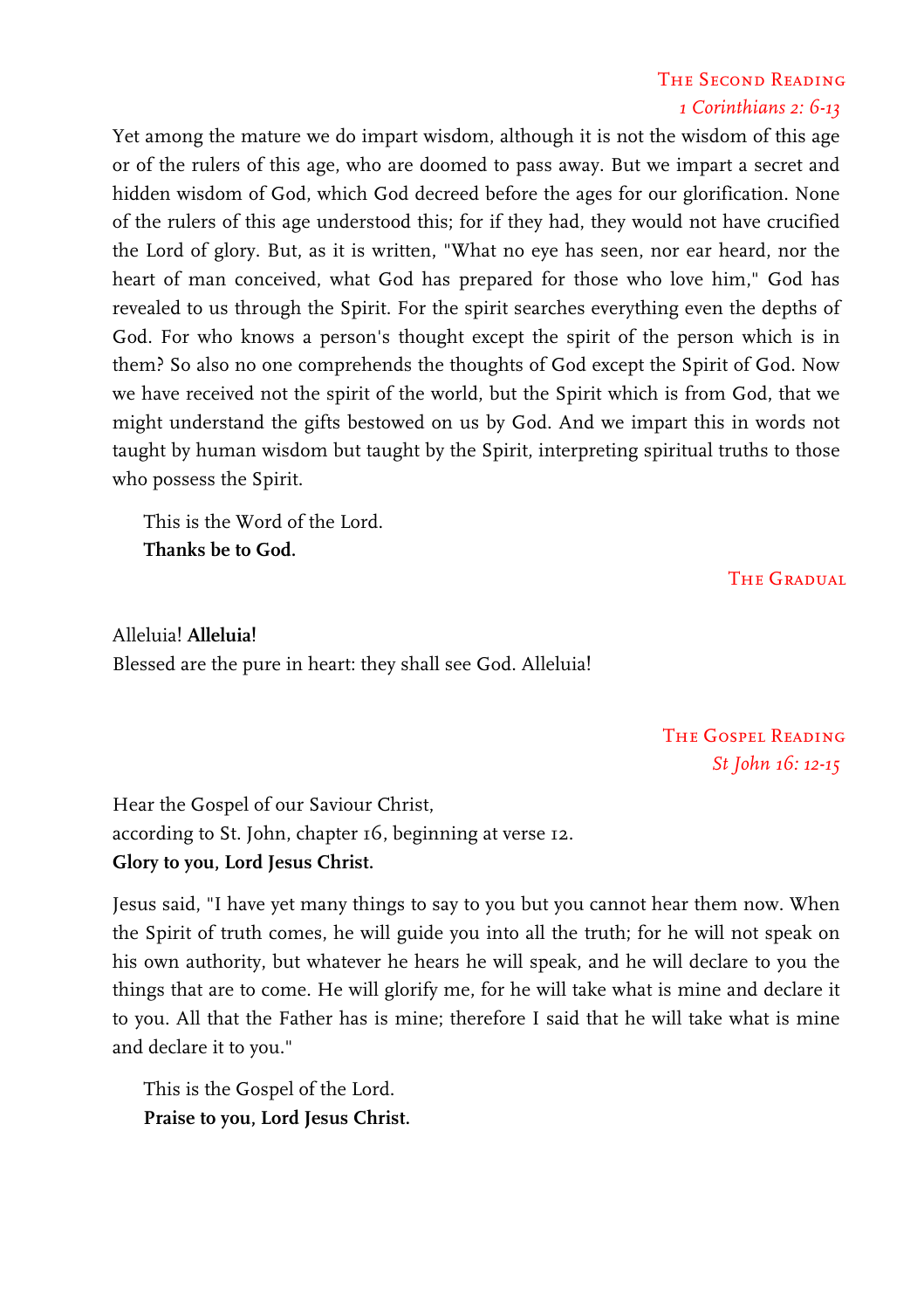## **The Prayers of the People**

We make intercession on this day for all those engaged in teaching, both in primary and secondary schools. We pray for all whose vocation for teaching is developing. We remember those in university and college life who have the responsibility of teaching those in training for the teaching profession.

Almighty God, your apostle commanded Timothy to choose and instruct those who would in turn be able to teach others. We thank you for the life and example of your servant Móibhí teacher of Columba, and pray that those called to be teachers of the faith today may be enabled to inspire those who will also teach those who came after them; through Jesus Christ our Lord. **Amen.**

Introduction to the Peace

Peace be to you, and peace to your house, and peace to all who are yours. *1 Samuel 25: 6*

The peace of the Lord be always with you **and also with you.**

Let us offer one another a sign of peace.

## **Celebrating at the Lord's Table**

### The Preparation of the Table

Praise to you, O Christ, King of eternal glory! We do not live by bread alone, but on every word that comes from the mouth of God. Praise to you, O Christ, King of eternal glory!

#### The Taking of the Bread and Wine

*The priest takes the bread and cup*

Christ our Passover has been sacrificed for us **therefore let us celebrate the feast.**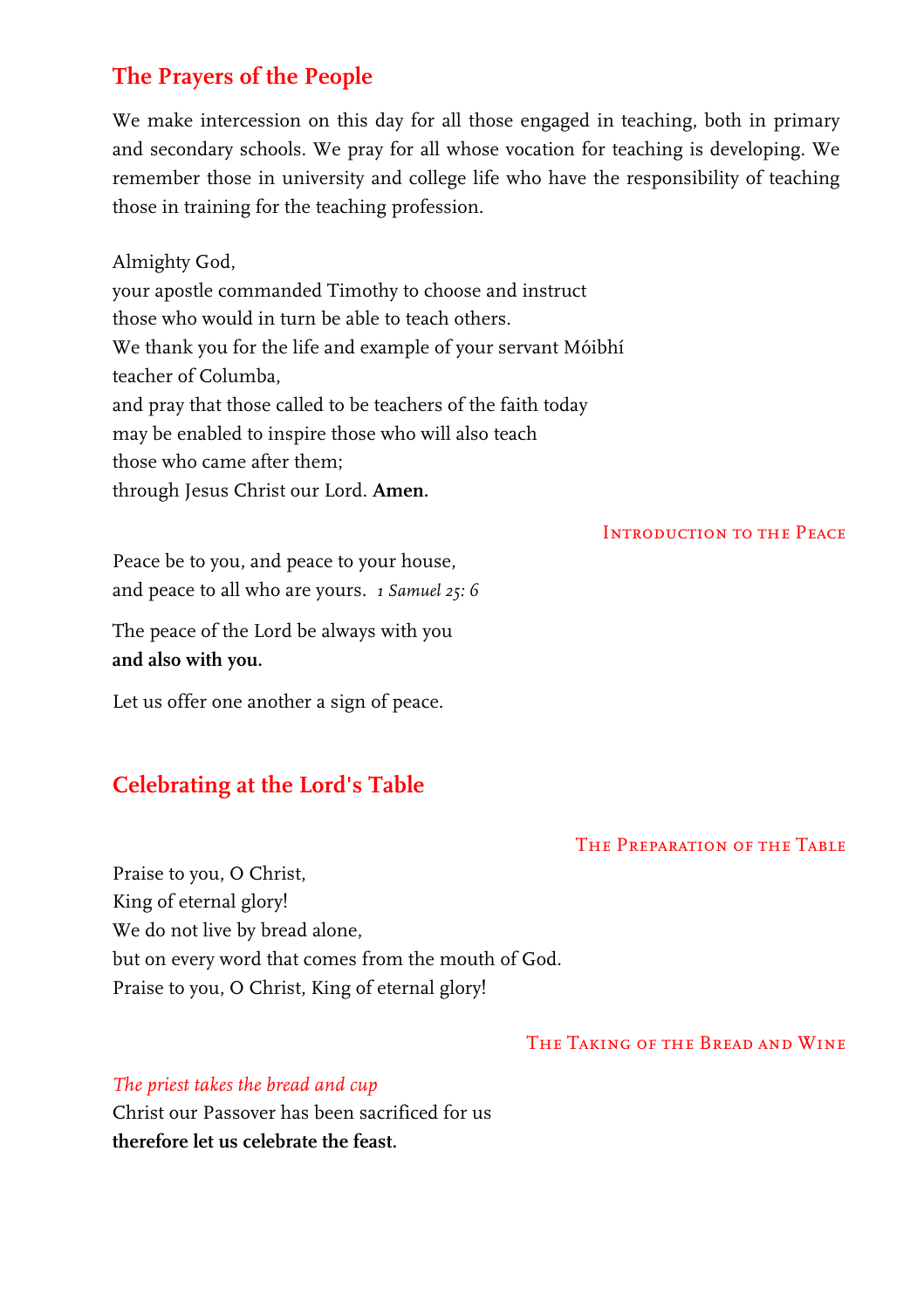### The Great Thanksgiving *Eucharistic Prayer 2 with Extended Preface from Stowe (9th C)*

The Lord be with you. **And also with you.**

Lift up your hearts. **We lift them to the Lord.**

Let us give thanks to the Lord our God. **It is right to give our thanks and praise.**

Father, all powerful and everliving God, We do well always and everywhere to give you thanks through Jesus Christ our Lord.

You, O Father, with your only begotten Son and the Holy Spirit are God.

You are God, one immortal; incorruptible and unmoving; invisible and faithful; wonderful and worthy of praise; strong and worthy of honour;

You are God, most high and magnificent; living and true; wise and powerful; holy and splendid; great and good;

You are God, awesome and peace-loving; beautiful and righteous; pure and kind; blessed and just; tender and holy;

You are God, not in the singularity of one person, but in the Trinity of substance.

We believe you, we bless you; We adore you and praise your name for evermore.

We praise you through Christ who is the salvation of the universe; through Christ who is the life of human beings; through Christ who is the resurrection of the dead.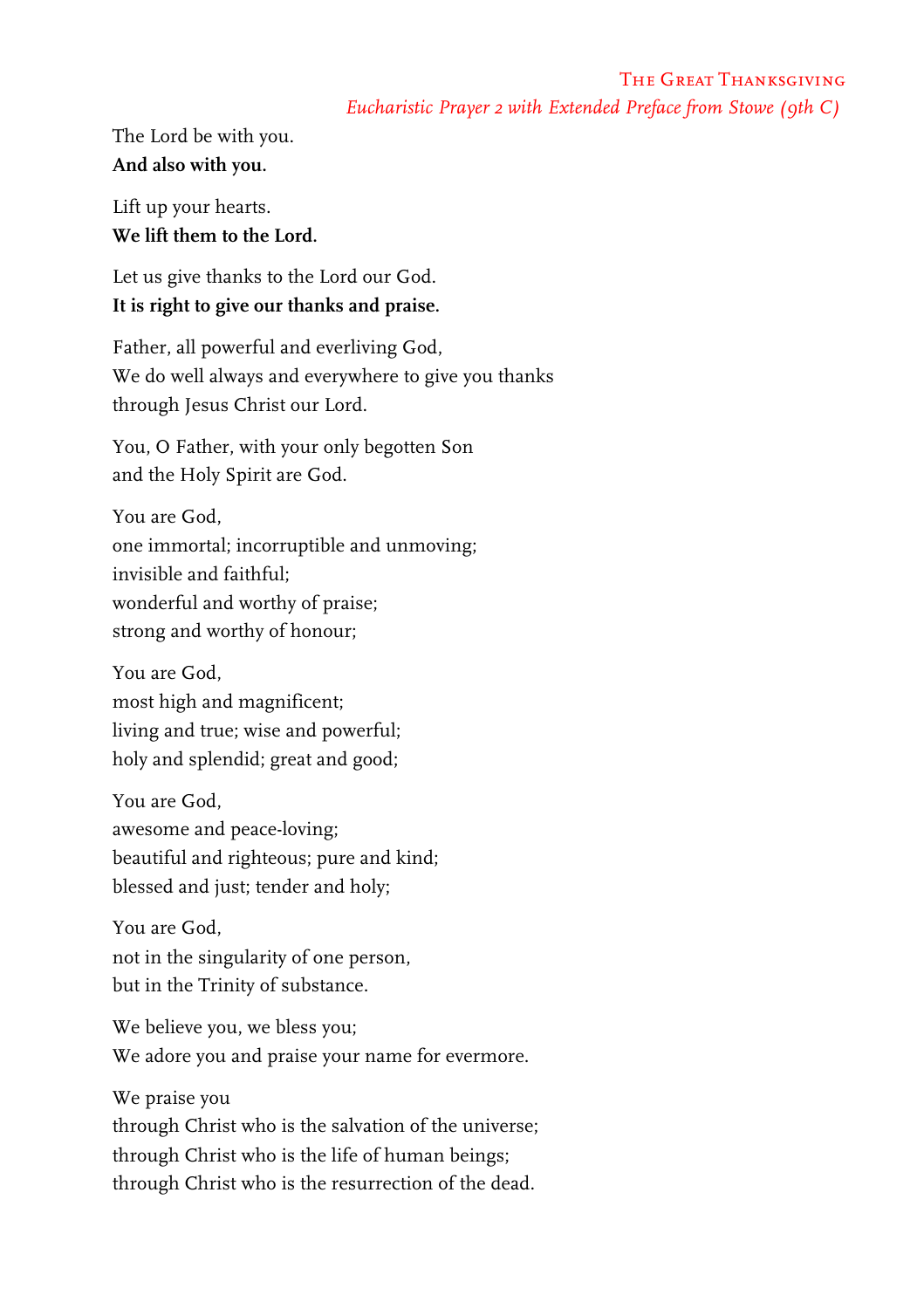Through him the angels praise your majesty; the dominations adore; the powers of the heaven of heavens tremble, the virtues and the blessed seraphim concelebrate in exultation; so grant, we pray you, that our voices may be admitted to that of the chorus, in humble declarations of your glory, as we say **Holy, holy, holy Lord, God of power and might, heaven and earth are full of your glory. Hosanna in the highest. Blessed is he who comes in the name of the Lord. Hosanna in the highest.**

Merciful Father, we thank you for these gifts of your creation, this bread and this wine, and we pray that we who eat and drink them in the fellowship of the Holy Spirit in obedience to our Saviour Christ in remembrance of his death and passion may be partakers of his body and his blood, who on the night he was betrayed took bread; and when he had given you thanks he broke it, and gave it to his Disciples, saying, Take, eat. This is my body which is given for you; Do this in remembrance of me.

After supper, he took the cup, and again giving you thanks he gave it to his Disciples, saying, Drink from this, all of you, This is my blood of the new covenant which is shed for you and for many for the forgiveness of sins. Do this, as often as you drink it, in remembrance of me.

Father, with this bread and this cup, we do as our Saviour has commanded: we celebrate the redemption he has won for us;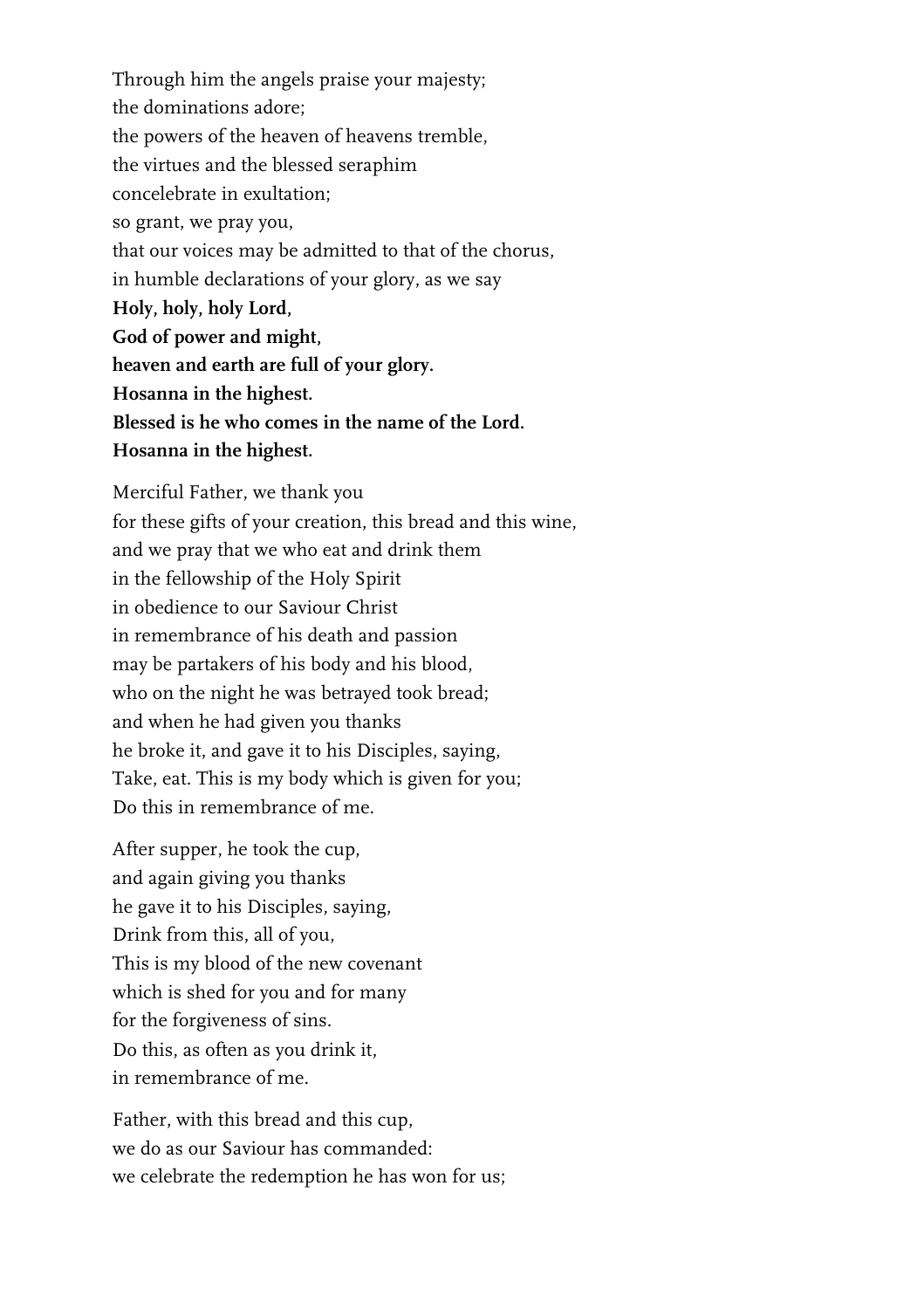we proclaim his perfect sacrifice, made once for all upon the cross, his mighty resurrection and glorious ascension; and we look for his coming to fulfil all things according to your will. **Christ has died; Christ is risen; Christ will come again.**

Renew us by your Holy Spirit unite us in the body of your Son, and bring us with all your people into the joy of your eternal kingdom; through Jesus Christ our Lord, with whom and in whom, by the power of the Holy Spirit, we worship you, Father almighty, in songs of never-ending praise: **Blessing and honour and glory and power are yours for ever and ever. Amen.**

The Lord's Prayer

As our Saviour Christ has taught us, so we pray

**Our Father in heaven, hallowed be your name, your kingdom come, your will be done, on earth as in heaven. Give us today our daily bread. Forgive us our sins as we forgive those who sin against us. Lead us not into temptation but deliver us from evil. For the kingdom, the power, and the glory are yours now and for ever. Amen.**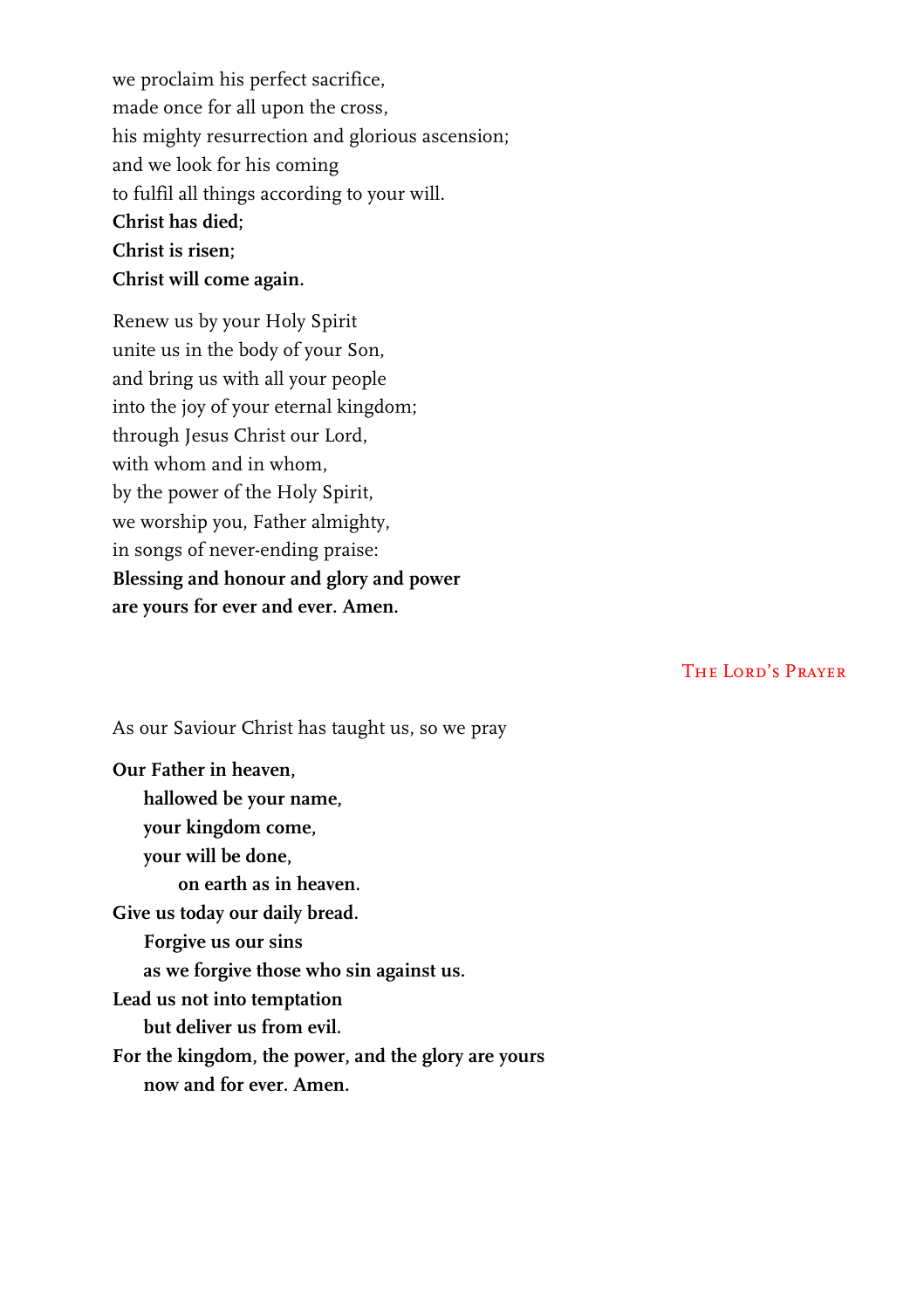*or*

As our Saviour Christ has taught us, we are bold to say

**Our Father, who art in heaven hallowed be thy name, thy kingdom come, thy will be done, on earth as it is in heaven. Give us this day our daily bread. And forgive us our trespasses as we forgive those who trespass against us. And lead us not into temptation, but deliver us from evil. For thine is the kingdom, the power and the glory for ever and ever. Amen.**

The Breaking Of The Bread

They recognized the Lord, Alleluia; **in the breaking of the loaf, Alleluia;**

For the loaf that we break is the body of our Lord Jesus Christ, Alleluia;

**The cup which we bless is the blood of our Lord Jesus Christ, Alleluia for the remission of our sins. Alleluia;**

O Lord, let your mercy come upon us, Alleluia; **in you O Lord have I put my trust. Alleluia.**

They recognized the Lord, Alleluia; **in the breaking of the loaf, Alleluia.**

*Lk 24:35 1 Cor 10:16-17; Mt 26:28 Ps 31:1 Stowe (9th c)*

**AGNUS DEI** 

**Jesus, Lamb of God, have mercy on us Jesus, bearer of our sins, have mercy on us. Jesus, redeemer of the world, grant us peace.**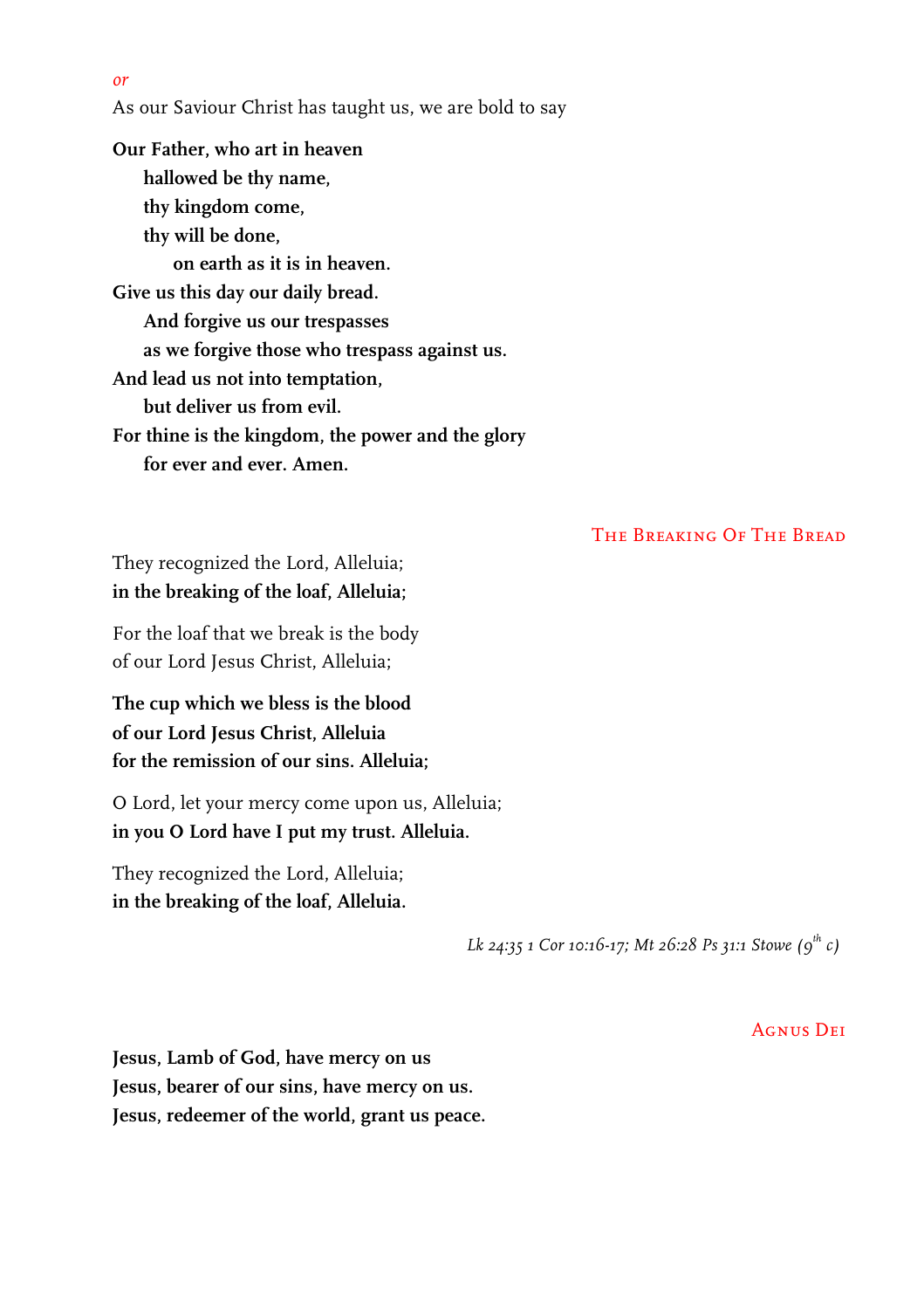**Lamb of God, you take away the sin of the world, have mercy on us.**

**Lamb of God, you take away the sin of the world, have mercy on us.**

**Lamb of God, you take away the sin of the world, grant us peace.**

The gifts of God for the people of God. **Jesus Christ is holy, Jesus Christ is Lord, to the glory of God the Father.**

The body of Christ, given for you. **Amen.** The blood of Christ, shed for you. **Amen.** Invitation to Communion

**THE COMMUNION** 

The Great Silence

### **Going out as God's People**

Prayers after Communion

God of truth whose Wisdom set here table and invited us to eat the bread and drink the wine of the kingdom: help us to lay aside all foolishness and to live and walk in the way of insight, that we may come with Móibhí to the eternal feast of heaven; through Jesus Christ our Lord. **Amen.**

**Almighty God, we thank you for feeding us with the spiritual food of the body and blood of your Son Jesus Christ. Through him we offer you our souls and bodies to be a living sacrifice. Send us out in the power of your Spirit to live and work to your praise and glory. Amen.**

#### *or*